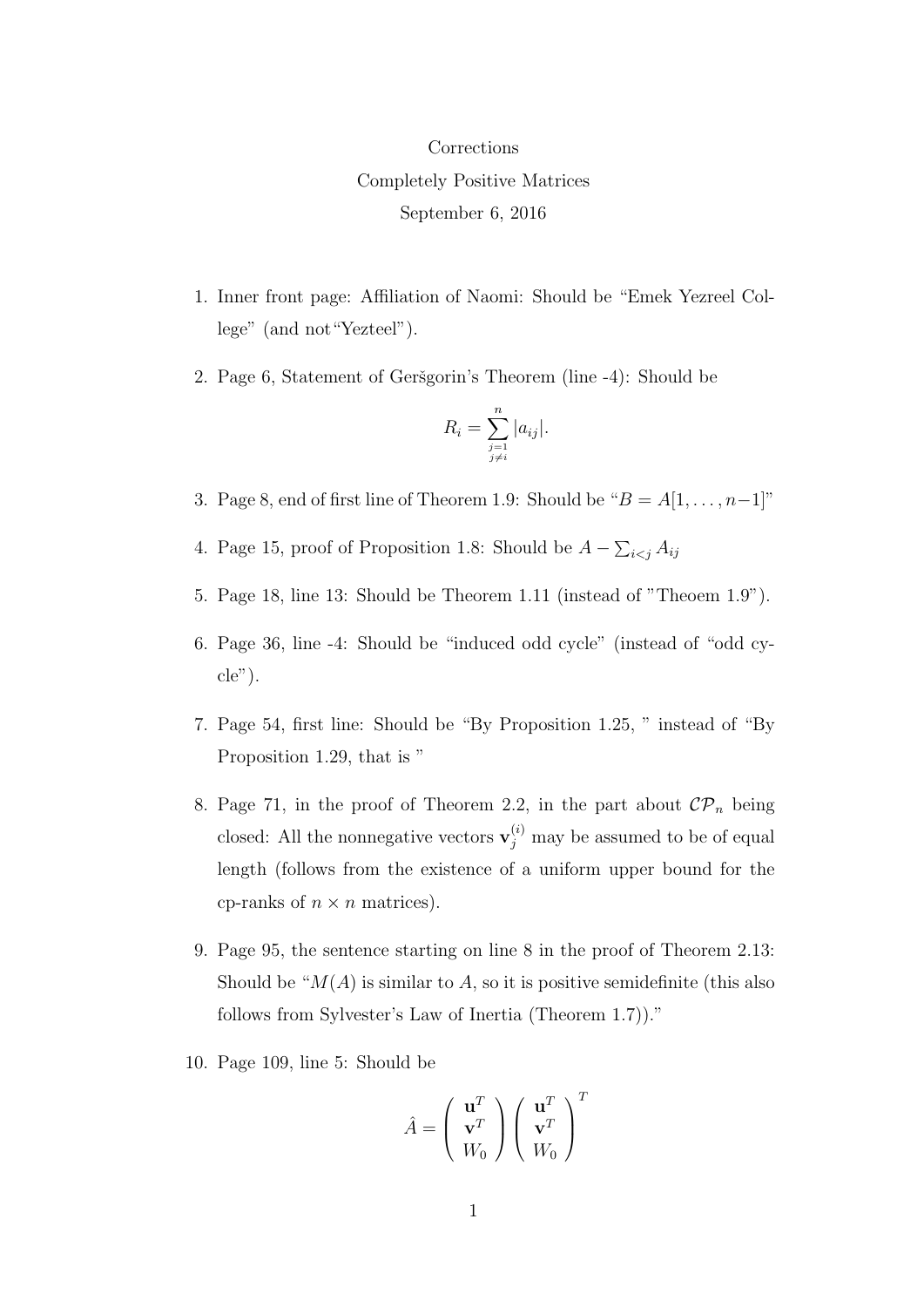- 11. Page 122, Example 2.17: The last two diagonal entries of A should be 3.
- 12. Page 129, in the Notes paragraph: The sentence beginning at the end of the third line of the paragraph should be deleted.
- 13. Page 130, line 9: Should be " $\lim_{m\to\infty}\sum_{i=0}^m a_i A^{i}$ ".
- 14. Page 135, line 12: Should be "... cannot be completed to a completely positive one".
- 15. Page 137, line 3: Should be " $D = \text{diag}(a_{11}^{-1/2}, \ldots, a_{nn}^{-1/2})$
- 16. Page 145, second line after (C): Should be "where  $A_1$  and  $A_2$  are" (and not were).
- 17. Page 149, third line in Remark 3.2: Should be  $A = W<sup>T</sup>W$  (as in the previous line, and not  $A = WW^T$ .
- 18. Page 155, end of second line after end of proof: Should be  $r(r+1)/2-1$ (and not  $r(r+1)/2$ ).
- 19. Page 161, line -2: Should be "degree 2" and not "degree 1"
- 20. Page 170, end of line -2: Should be  $A(x)$  and not A
- 21. Page 173, bottom matrix: Missing  $a_{23}$
- 22. Page 174, line 7: Should be "that have" instead of "with" (a rank 1 representation).
- 23. Page 174, line 4 of Example 3.4: Instead of "We leave the first assertion as an exercise and..." it should be "We leave the cp-rank computation as an exercise and..."
- 24. Page 174, Exercise 3.23: Should be "cp-rank  $(J_5 + I_5) = 5$ " instead of "cp-rank  $(J_5 + J_5) = 5$ "
- 25. Page 180, line -2: Should be " $\sum_{i=1}^{k} \mathbf{b}_i \mathbf{b}_i^T$  is a rank 1 representation of  $A \oplus 0_{n-k}$ ."